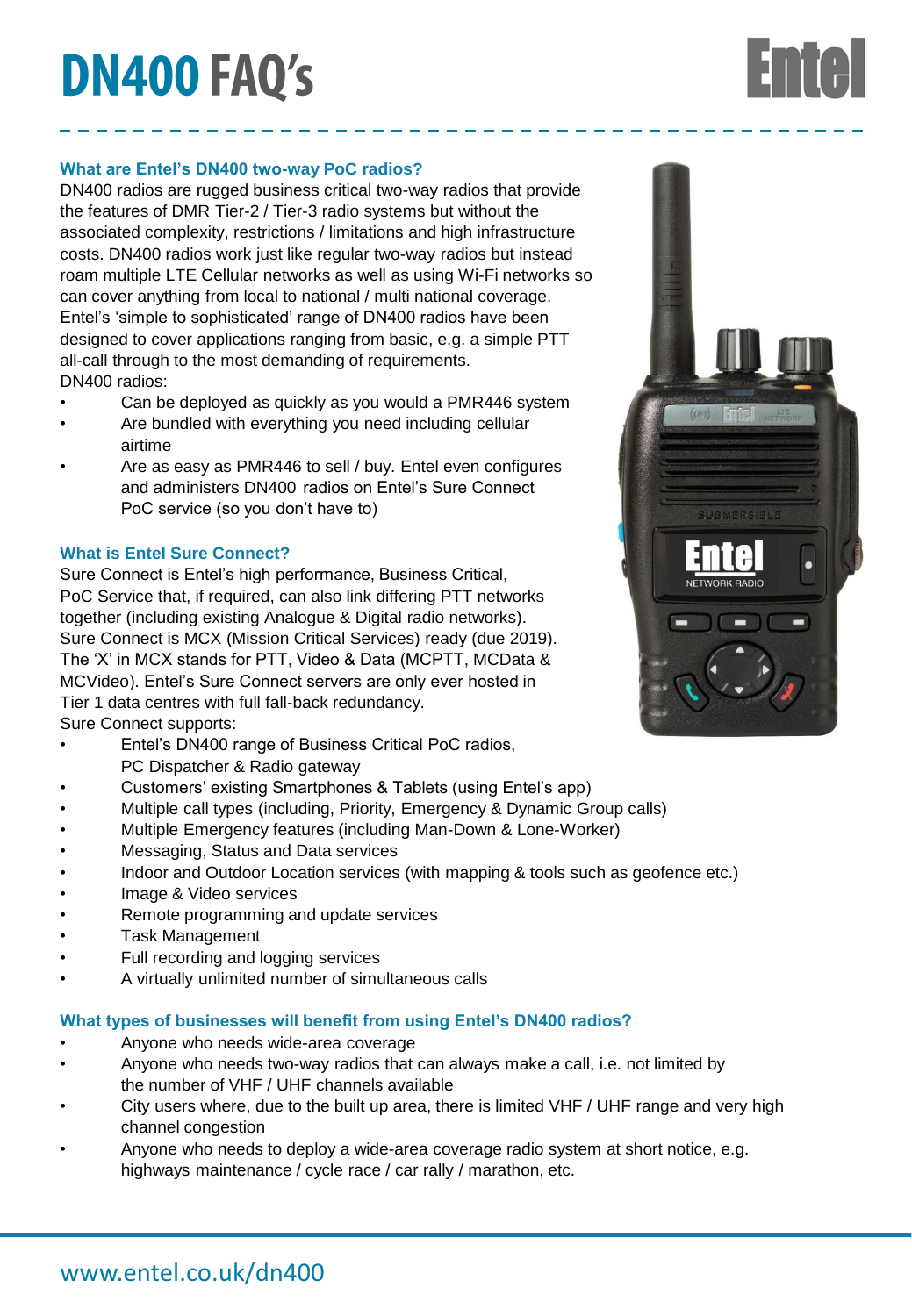# Fmal

#### **How does DN400 compare to other PoC radios?**

DN400 radios:

- Delivers unquestionably the loudest, high quality, speech that easily exceeds all current DMR and PoC radios
- Offer traditional Analogue / Digital radio features including Emergency button / Lone-Worker / Man-Down etc.
- Are ultra-compact at only 97 x 59.5 x 33mm
- Are ultra-robust and IP68 2m 4h Submersible
- Are very secure (AES256 encryption as standard)
- Do not suffer from issues such as calls dropping out when switching between Cellular and Wi-Fi networks etc.
- Deliver market leading battery endurance times of up-to 23-hours from a single charge

### **Does DN400 have USB charging?**

DN400 has a USB socket but it will not be used for charging (USB sockets are not considered robust enough for everyday charging in a business critical environment). Instead Entel supplies a commercial grade, 1-way, rapid drop-in charger as standard with all its DN400 radios. If required, commercial grade, 6-way, rapid drop-in chargers are also available as an option.

#### **Are there any accessories for DN400 radios?**

Yes, DN400 radios share the same extensive range of commercial grade accessories as Entel's DX400 DMR Digital radios.

DN400 accessories include; leather cases, speaker microphones, heavy duty headsets, covert kits, bone conductive skull / throat mic kits plus Bluetooth wireless accessories.

## **When will DN400 radios be available?**

DN400 radios will be available January 2019 (as will the Smartphone / Tablet and PC Dispatcher Apps) but evaluation samples will be available in Q4 2018. Please call for details.

#### **What is the cost?**

Entel is currently working on different billing models to satisfy multiple customer requirements from short term hire to owning radios over many years. All billing models will be simple, clear and offer excellent Dealer reimbursement whilst maintaining competitive customer prices.

#### **DN400 vs. LTE Smartphone with PoC app:**

| Feature                                                                  | <b>DN400</b> | Smartphone |
|--------------------------------------------------------------------------|--------------|------------|
| Rugged, Submersible, Two-Way Radio with exceptionally loud audio         | <b>YES</b>   |            |
| Long battery endurance                                                   | <b>YFS</b>   |            |
| Dedicated PTT button                                                     | <b>YES</b>   |            |
| Dedicated Emergency button                                               | <b>YES</b>   |            |
| Programmable feature buttons                                             | <b>YFS</b>   |            |
| Always available, quick and easy to use (no need to unlock device first) | <b>YES</b>   |            |
| Rapid drop-in chargers                                                   | <b>YES</b>   |            |
| Can instantly swap a flat battery with a fully charged battery           | <b>YFS</b>   |            |
| Able to make private calls / browse social media / stream videos etc.    |              | YES        |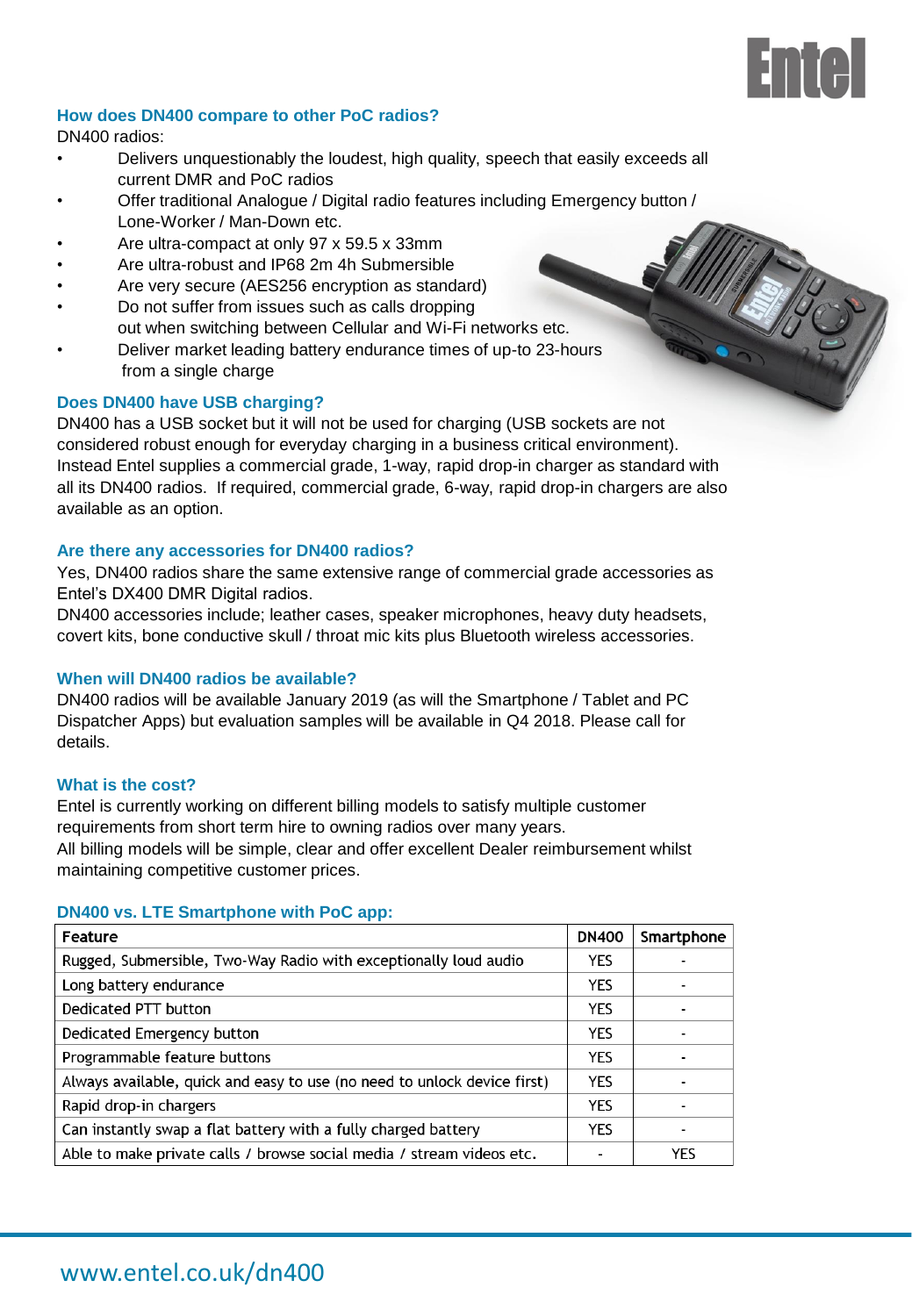

# **I currently pay a two-way radio license fee, do I need to pay for a license on DN400 radios?**

#### No

#### **Is Entel's bundled SIM any different to a regular SIM?**

Yes, for example Entel's SIM provides a higher grade of network access, connection quality & security. Entel's standard roaming SIM for example covers 100% of the UK populated area, over 96.99% of the total road miles & 91.4% of the total UK land area as well as other EU countries.

#### **Can I use my own SIM?**

Yes, but, if you use a regular SIM you will lose all of the key technical benefits that come as standard with Entel's SIM.

#### **Can DN400 radios be configured to my specific requirements?**

Yes, no matter how simple push-to-talk or sophisticated. Group calls, Individual calls, contact lists, buttons etc. can all be customised and updated by Entel at any time over the air (OTA). No radio configuration work is needed to be applied either by the Dealer or End-User.

#### **Can DN400 integrate with existing Analogue & Digital radio systems?**

Yes, Entel's Network Gateway links PoC, Analogue & Digital radio systems together making it possible to communicate between them all.

#### **Can DN400 be used on Wi-Fi only networks?**

Yes and, if required, you can purchase and install your own private server.

**In my country we don't have good 4g coverage does DN400 work on 3g / 2g?** Yes, if 4g is not available DN400 radios will fall back to 3g or 2g. This ensures your call will have the best possible chance of always getting through.

#### **Can I see who is on-line (presence check)?**

Yes, in your DN400 radios contact list all on-line users will be highlighted.

#### **Are communications secured?**

Yes, DN400 radios and Sure Connect Servers utilise end-to-end AES-256 encryption with further multiple layers of security ensuring the highest level of privacy and data security.

#### **Can I send/receive text messages?**

Yes

### **Is there a limit to how many simultaneous calls/channels DN radios have access to?** Practically no, Sure Connect is the equivalent of a National / International MPT1327 / Tier 3 DMR radio system with thousands of channels available at each site.

#### **Is there an App for smartphones / tablets?**

Yes, the smartphone / tablet app (Android & IOS) provides a convenient solution to the casual or non-business critical user.

# **Is Entel's 3 and 5-Year Comprehensive Maintenance with accidental damage cover available for DN400 radios?**

Yes.

#### **What can I see on DN400's display?**

The display conveys important information such as the selected channel, who's calling, contact list, signal strength, battery charge etc. It's high contrast OLED display provides exceptional readability both indoors and out.



# www.entel.co.uk/dn400